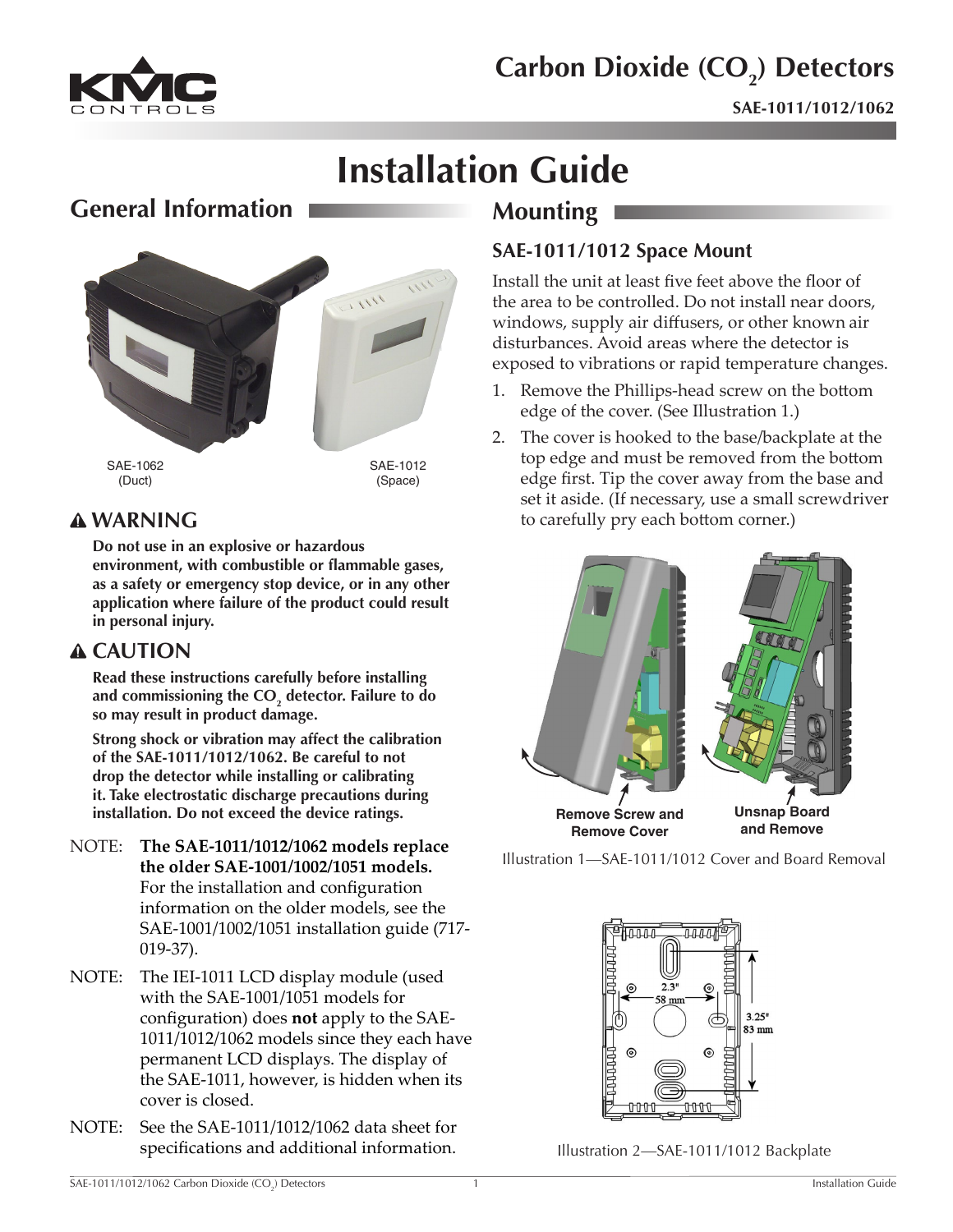<span id="page-1-0"></span>3. To access the mounting holes, **CAREFULLY** remove the circuit board from the base by gently pressing the enclosure base to unsnap the latch near the bottom edge and lifting the circuit board from the backplate.

# **CAUTION**

**Follow proper electrostatic discharge procedures when handling the circuit board and be careful to not touch the sensors.**

- 4. Set the circuit board aside until the base is mounted on the wall.
- 5. Attach the universal backplate/base directly to a standard electrical box using two screws. (See Illustration 2.)
- 6. After the base is secured, pull the wires through the wiring hole in the center of the circuit board and then reinstall the board in the enclosure base. Ensure the circuit board is snapped into the base securely and correctly.
- 7. After wiring, configuring, and testing the unit, reinstall the cover and screw.

# 2 2 8 **Conduit Opening Latch Security Screws**

Illustration 3—SAE-1062 Enclosure

The duct type sensor installs on the outside of a **return** air duct with the sampling tube inserted into the duct.

Choose a mounting location in a straight section of a return air duct. Mount at least 5 feet (or 7.5 duct diameters) from corners or other items that may cause disturbances in the air flow. Avoid areas prone to vibration or rapid temperature changes.

- 1. Cut a 1-1/4" hole in the duct for the air sampling tube.
- 2. Insert the probe into the hole and mark the enclosure mounting holes. (See Illustration 4.)
- 3. Remove the unit and drill the four mounting holes. (Clean all drilled holes of debris before mounting the device.)
- 4. Mount the enclosure to the duct with four sheet metal screws such that the duct air flow is parallel with the vent holes in the probe (i.e., air flows directly into the probe holes). To prevent air leaks, ensure the gasket is compressed around the probe between the device enclosure and the air duct.
- 5. Open the cover by removing the two screws and releasing the latch. (See Illustration 3.)
- 6. Attach conduit to the conduit opening.
- 7. Feed wires through the conduit opening, and connect to the terminals according to the wiring instructions.
- 8. After wiring, plug the conduit with plumber's putty, painter's putty, caulk, or other sealant to prevent air infiltration from affecting accuracy of the duct readings.
- 9. Check that the rubber gasket is placed correctly between the enclosure and cover.
- 10. After wiring, configuring, and testing the unit, close and latch the cover. Secure it with the two screws.



Illustration 4—SAE-1062 Mounting Dimensions

**SAE-1062 Duct Mount**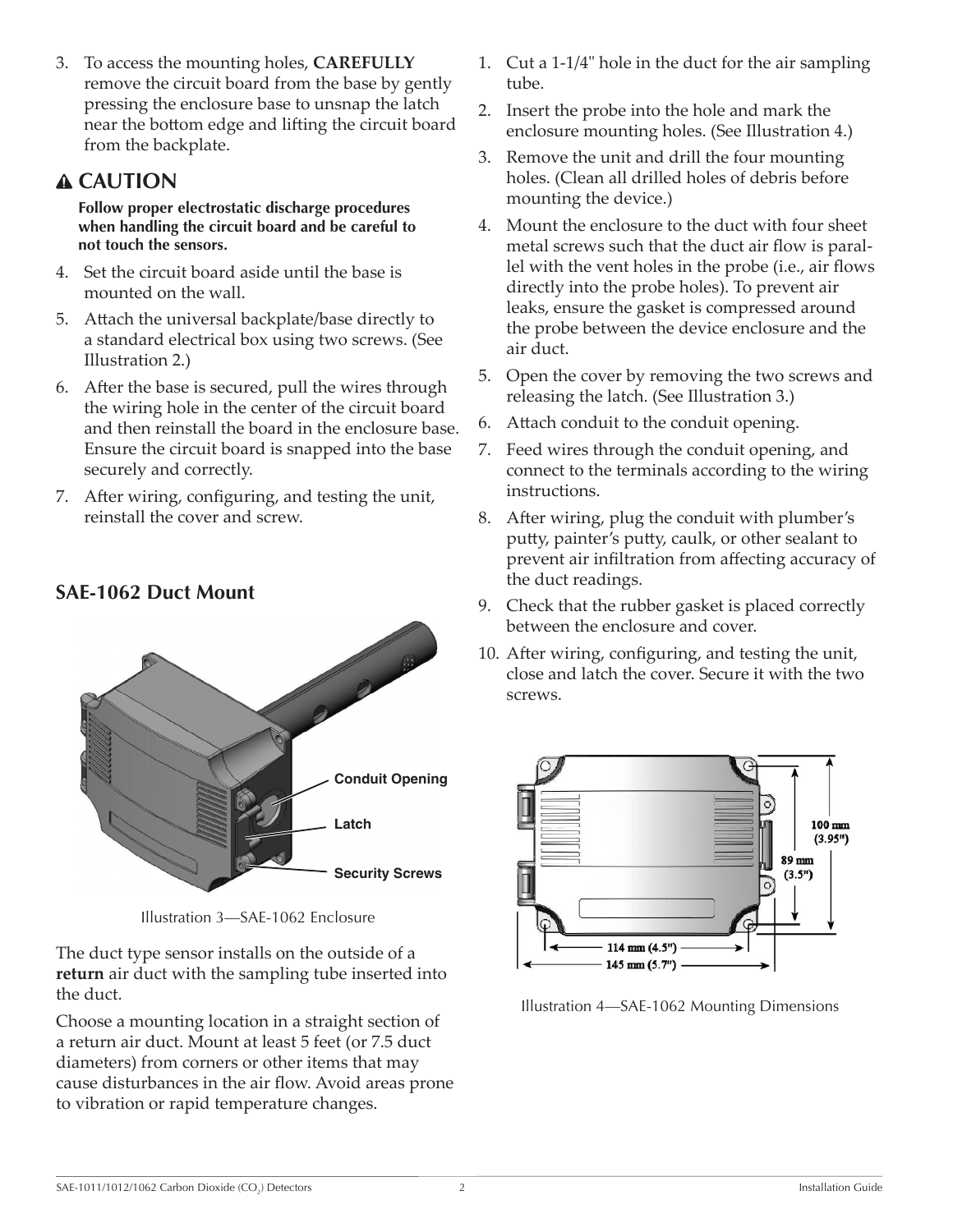# <span id="page-2-0"></span>**Wiring**

Use 22 AWG shielded wiring for connections. Do not locate device wires in the same conduit with wiring used to supply inductive loads.

- 1. Connect the **positive** DC voltage, or the **hot/ phase** side of the AC voltage, to the terminal marked **POWER** (but **do not apply power until all wiring is completed**). (See Illustrations 5 and 6.)
- 2. Connect the power supply common to the terminal marked **COM**. The device is reverse voltage protected and will not operate if connected backwards.
- NOTE: The detectors have a half-wave power supply with the common the same as the output signal common. If several units are connected to one power supply, output signals share the same signal common. However, KMC recommends using a separate transformer for each device.

# **CAUTION**

**Use caution when grounding the secondary of an AC transformer, or when wiring multiple devices, to ensure that the circuit ground point is the same on all devices and the controller. See Application Note AN0604D "Tips for connecting 24-volt power" available from the KMC Controls web site or in the SP-022 Digital Designer Guide.**

3. On the Output switch, select the desired analog signal output as either current (4–20 mA) or

voltage (0–5 VDC is the default, but 0–10 VDC is selectable through the menu). Using the defaults, 4–20 mA or 0–5 VDC correspond linearly to 0–2000 ppm of  $CO<sub>2</sub>$ .

# **CAUTION**

**The 4-20 mA current output signal operates in the active mode and does not require a loop power supply. The signal current is generated by the SAE-1000 series detector and must not be connected to a powered input or device damage will result.**

- 4. Set the input jumpers/pull-up resistors on the connected controller for the desired active voltage or current according to the controller's instructions and connect the detector's output to the controller's input.
- 5. The SAE-1012 (only) has a form "A" Normally Open (NO) SPST relay. The relay output is completely isolated from other circuitry. Wire it to the desired circuit.
- **NOTE: Do NOT remove the rubber caps from the calibration ports on the sensor except during calibration.**
- NOTE: See also Application Note AN0504L "Connecting inputs and outputs to KMC controllers" available from the KMC Controls web site or in the SP-022 Digital Designer Guide.



Illustration 5—SAE-1011/1012 Space Sensor Board

Illustration 6—SAE-1062 Duct Sensor Board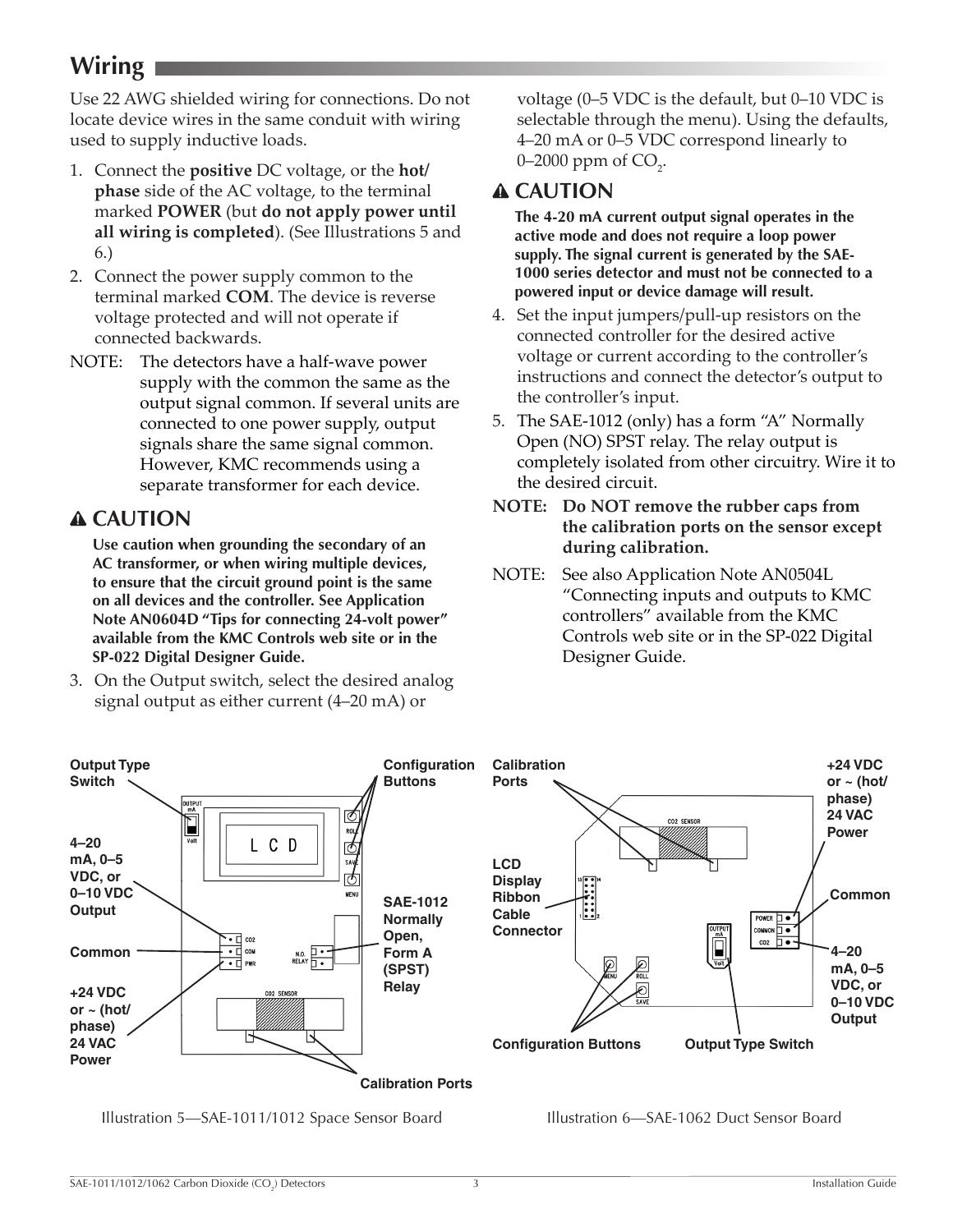# <span id="page-3-0"></span>**Set-Up**

# **Warm-Up**

- 1. Verify that the detector is properly wired, all connections are tight, and the Output switch is in the correct mA or Volt position.
- 2. Apply power.

The  $CO_2$  sensor chamber light will flash on and off. The LCD display will indicate the software version number, the output signal type, the relay setpoint (SAE-1012 only), and the  $CO_2$  measurement range. **During the warm-up (of less than two minutes), the output is fixed at representing 500 ppm.** After the warm-up period the sensor will begin reading the  $CO_2$  level, output the correct analog signal, and display the value on the LCD.

During normal operation, the sensor updates the output and display every 4 seconds.

## **Menu Configuration**

The menu is controlled by pressing buttons on the circuit board:

- **• Press and release the MENU button to enter the configuration menu. Then press the MENU button to step through the selections.**
- **• Use the ROLL buttons to make changes.**
- No values are saved or changed until you press the SAVE key. **The SAVE button saves the current setting to memory and advances to the next Menu item.**

#### **While in normal operation, to enter the configuration menu, press the MENU button:**

1. **OUT\_HIGH 2000 PPM:** (Default CO<sub>2</sub> level range is 0–**2000** ppm.) The span can be changed from 1,000 to 7,500 ppm measured in 500 ppm increments. For maximum accuracy in typical applications, a narrower (e.g., the default) range is recommended.

#### *Press the MENU button.*

2. **ALTITUDE 0FT:** (Default altitude is 0 feet.) The range is 0 to 5,000 feet measured in 500-foot increments. Change for local altitude correction for maximum accuracy. (Altitude/elevation for any particular location can be found at such sources as *[www.earthtools.org](http://www.earthtools.org)*.)  *Press the MENU button.*

3. **AUTO\_CAL ON:** (Default is ON.) This corrects sensor drift to better than  $\pm 10$  ppm per year. ON is recommended for locations where CO<sub>2</sub> levels will be close to 400 ppm at least once a day. If a building is continuously occupied for 24 hours, and the  $CO<sub>2</sub>$  level is fairly constant, then this should be set to OFF. **(See the Calibration section!)**

#### *Press the MENU button.*

4. **RELAY SP 1000 PPM:** (Relay trip setpoint default is 1,000 ppm.) The range is 500 to 5,000 ppm measured in 100 ppm increments. (For SAE-1012 only.)

 *Press the MENU button.*

5. **RELAY HY 50 PPM:** (Relay hysteresis "deadband" default is 50 ppm.) The range is 25 to 200 ppm measured in 25 ppm increments. *Press the MENU button.*

#### 6. **RELAY TEST OFF:** (Relay status default is OFF.) For testing purposes, use the ROLL button to toggle the relay ON or OFF. *Press the MENU button.*

7. **OUT TYPE 0-5 VDC:** (Voltage output default is 0–5 VDC.) Use the ROLL button to toggle 0–5 VDC or 0–10 VDC. If the switch is set to mA, then 4-20 mA is displayed.

*Press the MENU button.*

- 8. **OUTPUT TEST OFF:** (Default is OFF.) For testing purposes, use the ROLL button to toggle the output OFF (for normal operation), MIN (minimum output), or MAX (maximum output). *Press the MENU button.*
- 9. **CALIBRAT 1000 PPM:** Used in calibration. **See the Calibration section.** *Press the MENU button.*
- 10. **BACKLIGHT ENABLE:** (Default is ENABLED.) When enabled, the backlight is always on; when disabled, it never illuminates.  *Press the MENU button.*
- 11. **RESTORE DEFAULTS:** Press the SAVE key to restore all the original factory settings.  *Press the MENU button.*
- 12. **MENU EXIT:** Press the SAVE button to exit the menu and return to normal operation or MENU to repeat the menu.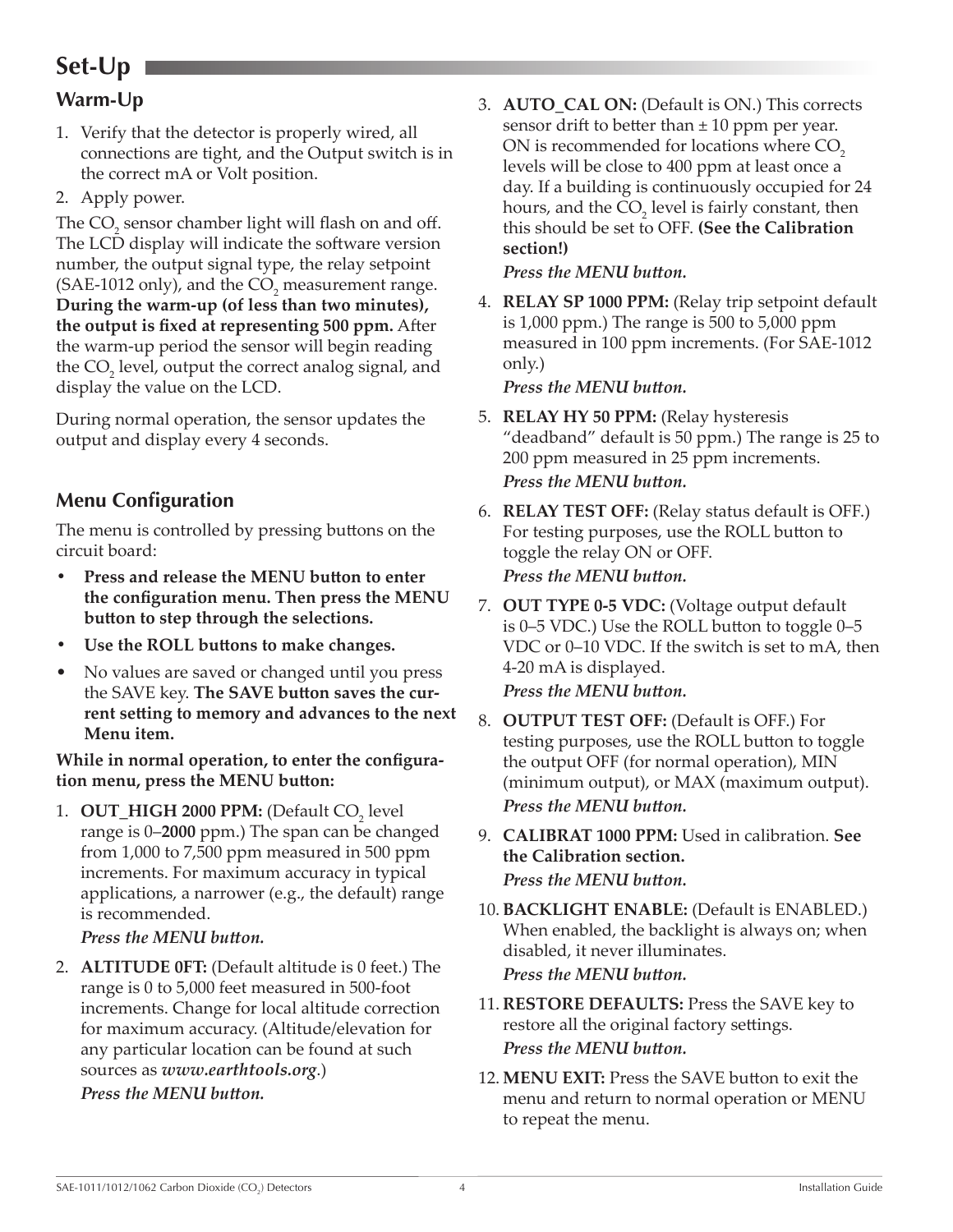# <span id="page-4-0"></span>**Calibration**

# **CO2 Self-Calibration**

NOTE: After power is first applied, the sensor goes through a warm-up. Until warm-up is complete, the sensor count will display 500 ppm.

These self-calibrating detectors use the sensor's onboard microprocessor to remember the lowest CO<sub>2</sub> concentration measured in a 24 hour period. The sensor assumes this low point is at outside levels. (The smart sensor discounts periodic elevated readings that might occur if, for example, a space was used 24 hours per day over a few days.)

After collecting 14 days worth of low concentration points, the sensor performs a statistical analysis comparing sensor readings to background levels. If there have been any small changes that could be attributable to sensor drift, a small correction factor is made to the sensor calibration to adjust for this change. Autocalibration corrects sensor drift to better than ±10 ppm per year.

**If a space does not experience a periodic drop to outside levels (e.g., where occupancy is 24 hours, 7 days/week), the self-calibration software should be deactivated. If the software has been deactivated (via menu buttons), calibration may be required every two to three years.**

**NOTE**: To comply with **CA Title 24, Section 121(c), as well as sub-paragraph 4.F** that specifies accuracy will be maintained within tolerance for a minimum of 5 years without recalibration, **autocalibration must be ON and the sensor must be in a zone that experiences periodic drops to outside levels.**

# **CO2 Calibration with Gas**

Calibration with gas requires a bottle of 1000 ppm  $\rm CO_2$  gas, a tank pressure regulator with flow restrictor, and the necessary tubing to connect to the device (obtained locally or from vendors such as instrumart. com, testequipmentdepot.com, grainger.com, calibration-gas.com, and/or buycalgas.com).

NOTE: Because of the Automatic Calibration Mode and other technology incorporated into these detectors, only a single point 1000 ppm calibration is required to meet specified accuracy.

- NOTE: The detector must be operating normally for at least five minutes before applying gas to it.
- 1. Turn the regulator On/Off knob fully Off, attach it to the 1000 ppm  $CO_2$  gas bottle, and firmly tighten it by hand.

# **CAUTION**

#### **Strong shock or vibration can affect calibration.**

- 2. Remove the cover of the SAE-1011/1012/1062 to expose the gas sensor chamber, gently remove the cap from (only) **one** port on the chamber, and connect the tubing from the regulator to that port. (The tubing can be connected to either port.)
- 3. Ensure the device has been operating normally for at least five minutes before applying gas, and slowly turn the valve knob on the regulator to let the gas begin flowing.
- 4. The regulator will restrict the flow rate to the specified 100 ml/min. After a brief period the gas will flow into the chamber and the  $CO_2$  reading on the LCD will begin to approach 1000 ppm. Wait 1 to 2 minutes until the  $\mathrm{CO}_2^{}$  reading stabilizes.
- 5. Enter the Setup menu and use the MENU key to advance to Calibrat 1000 PPM. Press and hold the SAVE key for 2 seconds and the display will change to **Waiting Calibrat** then to **Waiting 5 minute** to indicate that the process of reprogramming the internal calibration setting is taking place.
- 6. This calibration process takes about 5 minutes and the LCD will count down the minutes. Do not disturb the unit or the gas flow during this period. When calibration is complete the unit will display **Calibrat Done**. Press the SAVE key to return to normal operation
- 7. Shut off the gas, disconnect the tubing, replace the cap on the sensor chamber, and close the cover.

# **Signal Output Calibration**

Testing and calibration of output voltage/current is available through the set-up and output test menus. See the Set-Up section.